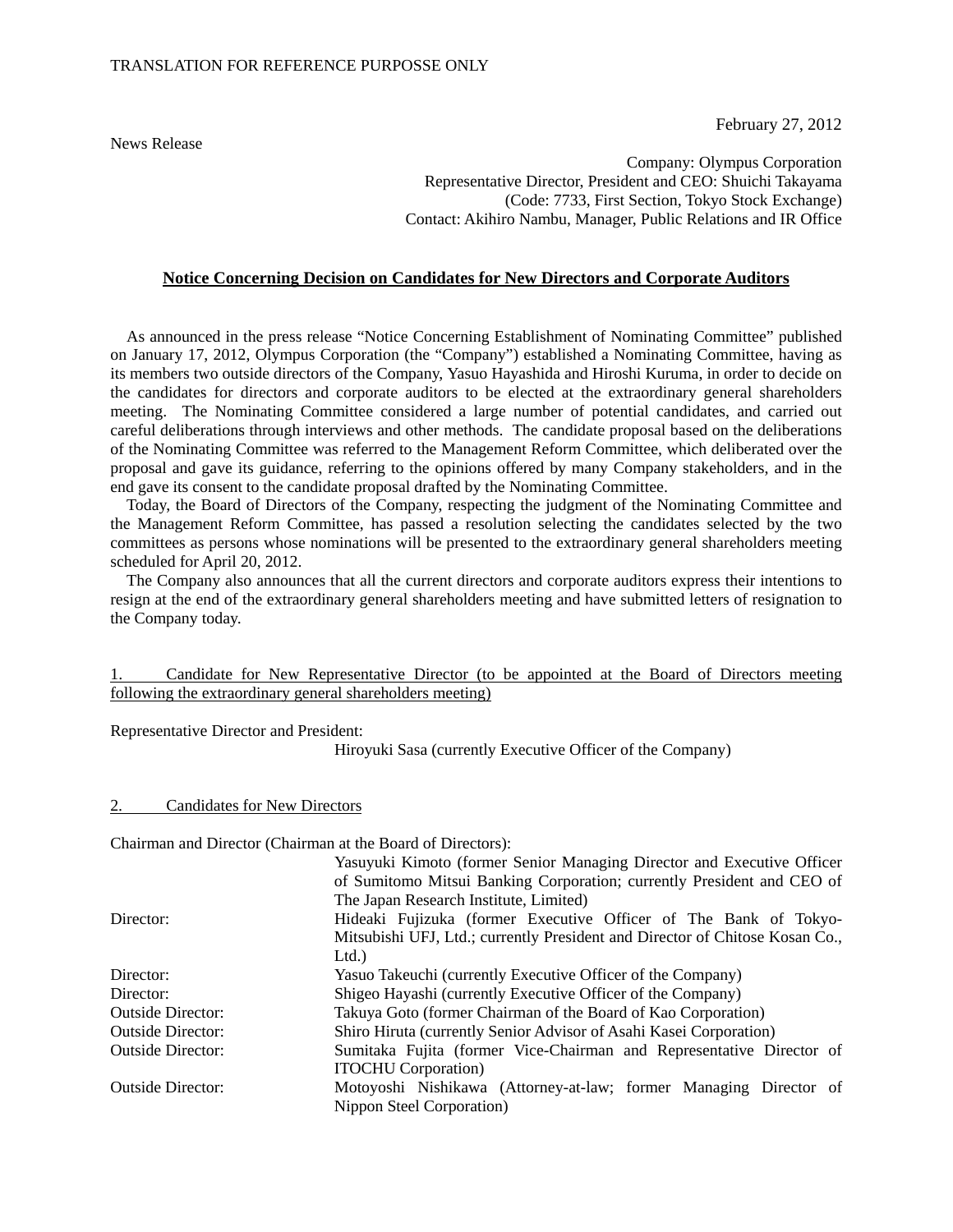| <b>Outside Director:</b> | Hikari Imai (former President and Representative Director of RECOF        |
|--------------------------|---------------------------------------------------------------------------|
|                          | Corporation)                                                              |
| <b>Outside Director:</b> | Kiyotaka Fujii (currently President and Representative Director of Better |
|                          | Place Japan Co., Ltd.)                                                    |

#### 3. Candidates for New Corporate Auditors

| <b>Full-time Corporate Auditor:</b> | Takashi Saito (currently Executive Managing Officer of the Company)       |
|-------------------------------------|---------------------------------------------------------------------------|
| <b>Full-time Corporate Auditor:</b> | Masashi Shimizu (currently General Manager of Credit Department of        |
|                                     | Nippon Life Insurance Company)                                            |
| Part-time Corporate Auditor:        | Nobuo Nagoya (Certified Public Accountant; former Managing Partner of     |
|                                     | <b>MISUZU</b> Audit Corporation                                           |
| Part-time Corporate Auditor:        | Katsuya Natori (Attorney-at-law; former Director and Executive Officer of |
|                                     | IBM Japan, Ltd.)                                                          |

#### 4. Resigning Directors

| <b>Representative Director:</b> | Shuichi Takayama    |
|---------------------------------|---------------------|
| Director:                       | Haruhito Morishima  |
| Director:                       | Masataka Suzuki     |
| Director:                       | Kazuhisa Yanagisawa |
| Director:                       | Takashi Tsukaya     |
| Director:                       | Kazuhiro Watanabe   |
| Director:                       | Shinichi Nishigaki  |
| Director:                       | Hironobu Kawamata   |
| <b>Outside Director:</b>        | Yasuo Hayashida     |
| <b>Outside Director:</b>        | Hiroshi Kuruma      |
| <b>Outside Director:</b>        | Junichi Hayashi     |

#### 5. Resigning Corporate Auditors

| Full-time Corporate Auditor: | Tadao Imai     |
|------------------------------|----------------|
| Part-time Corporate Auditor: | Makoto Shimada |
| Part-time Corporate Auditor: | Yasuo Nakamura |

#### 6. CVs of New Directors and Corporate Auditors

Please see Attachment 1.

#### 7. Announcement of Statement Regarding Decision of New Director and Corporate Auditor Candidates

Today, Shuichi Takayama, Representative Director, President and CEO, Hiroyuki Sasa, a candidate for a new director of the Company, and members of the Nominating Committee have announced their statements regarding selection of the new director and corporate auditor candidates.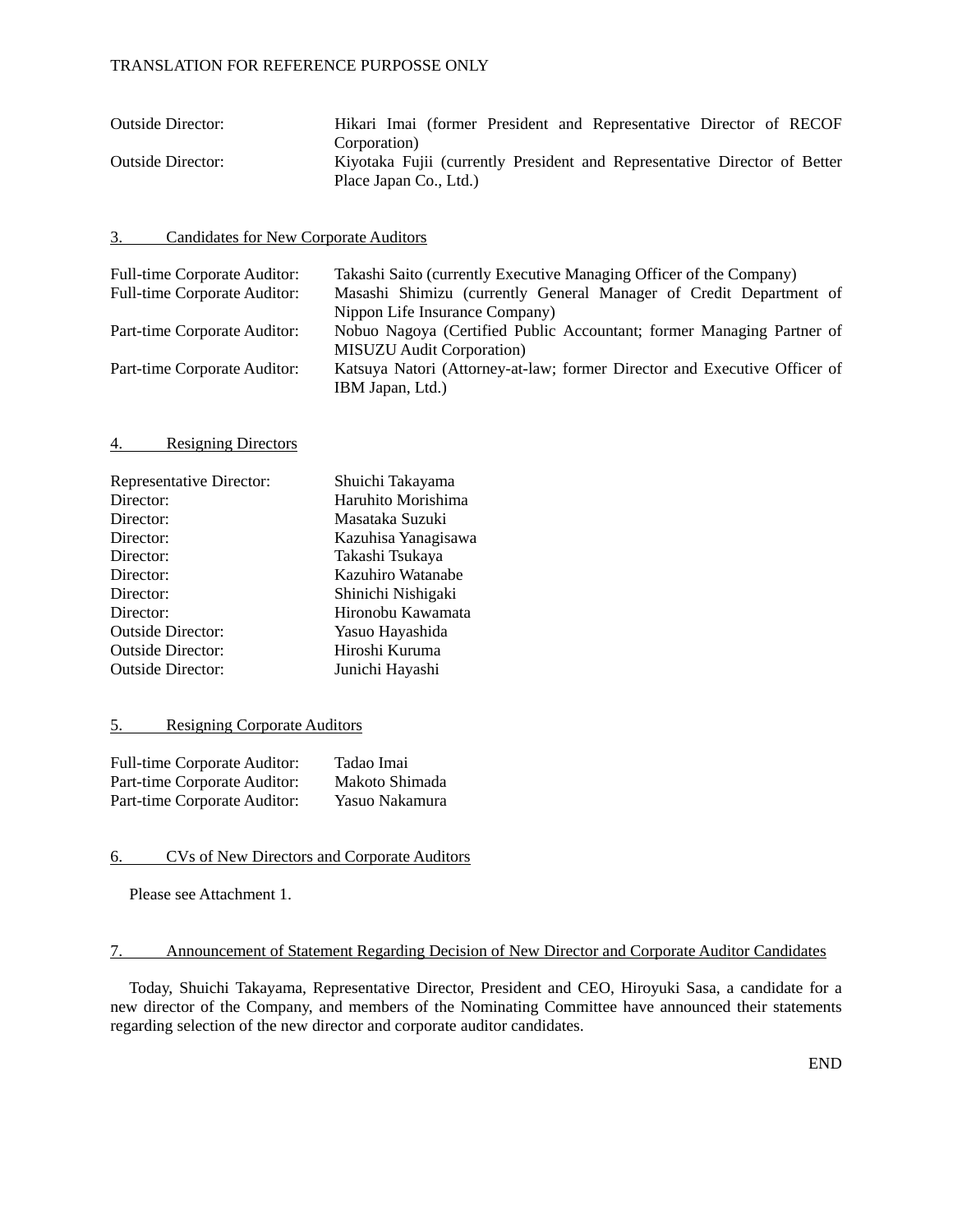### CVS OF CANDIDATES FOR NEW DIRECTORS AND CORPORATE AUDITORS

# : DIRECTOR AND CHAIRMAN

NAME: Yasuyuki Kimoto

| <b>DATE OF BIRTH:</b> | February 26, 1949                      |                                                                 |  |
|-----------------------|----------------------------------------|-----------------------------------------------------------------|--|
| <b>EDUCATION</b>      | Faculty of Economics, Kyoto University |                                                                 |  |
|                       | (March 1971)                           |                                                                 |  |
| HOMETOWN:             | Osaka                                  |                                                                 |  |
| BIO:                  | April 1971                             | Joined The Sumitomo Bank, Limited                               |  |
|                       | June 1998                              | Director of The Sumitomo Bank, Limited                          |  |
|                       | June 1999                              | Executive Officer of The Sumitomo Bank, Limited                 |  |
|                       | April 2001                             | <b>Executive Officer of Sumitomo Mitsui Banking Corporation</b> |  |
|                       | June 2002                              | Managing Executive Officer of Sumitomo Mitsui Banking           |  |
|                       |                                        | Corporation                                                     |  |
|                       | April 2004                             | Managing Director and Executive Officer of Sumitomo             |  |
|                       |                                        | Mitsui Banking Corporation                                      |  |
|                       | June 2005                              | Senior Managing Director and Executive Officer<br>of -          |  |
|                       |                                        | Sumitomo Mitsui Banking Corporation                             |  |
|                       | May 2006                               | President and CEO of The Japan Research Institute, Limited      |  |
|                       |                                        | (incumbent)                                                     |  |

# REPRESENTATIVE DIRECTOR AND PRESIDENT:

#### NAME: Hiroyuki Sasa

| <b>DATE OF BIRTH:</b> | September 14, 1955 |                                                         |
|-----------------------|--------------------|---------------------------------------------------------|
| <b>EDUCATION</b>      |                    | Graduate School of Science and Engineering,             |
|                       | Waseda University  |                                                         |
|                       |                    | (Master of Mechanical Engineering, March 1982)          |
| HOMETOWN:             | Tokyo              |                                                         |
| BIO:                  | April 1982         | Joined Olympus Optical Co., Ltd. (currently<br>Olympus  |
|                       |                    | Corporation)                                            |
|                       | March 1987         | Posted to New York                                      |
|                       | April 2001         | General Manager, Endoscope Business Planning Department |
|                       | April 2005         | Division Manager, the First Development Division of     |
|                       |                    | Olympus Medical Systems Corp.                           |
|                       | April 2007         | Division Manager, Marketing Division of Olympus Medical |
|                       |                    | Systems Corp. (incumbent)                               |
|                       | June 2007          | Executive Officer of Olympus Corporation (incumbent)    |
|                       |                    | Director of Olympus Medical Systems Corp. (incumbent)   |
| <b>SHAREHOLDING:</b>  | 5.573 shares       |                                                         |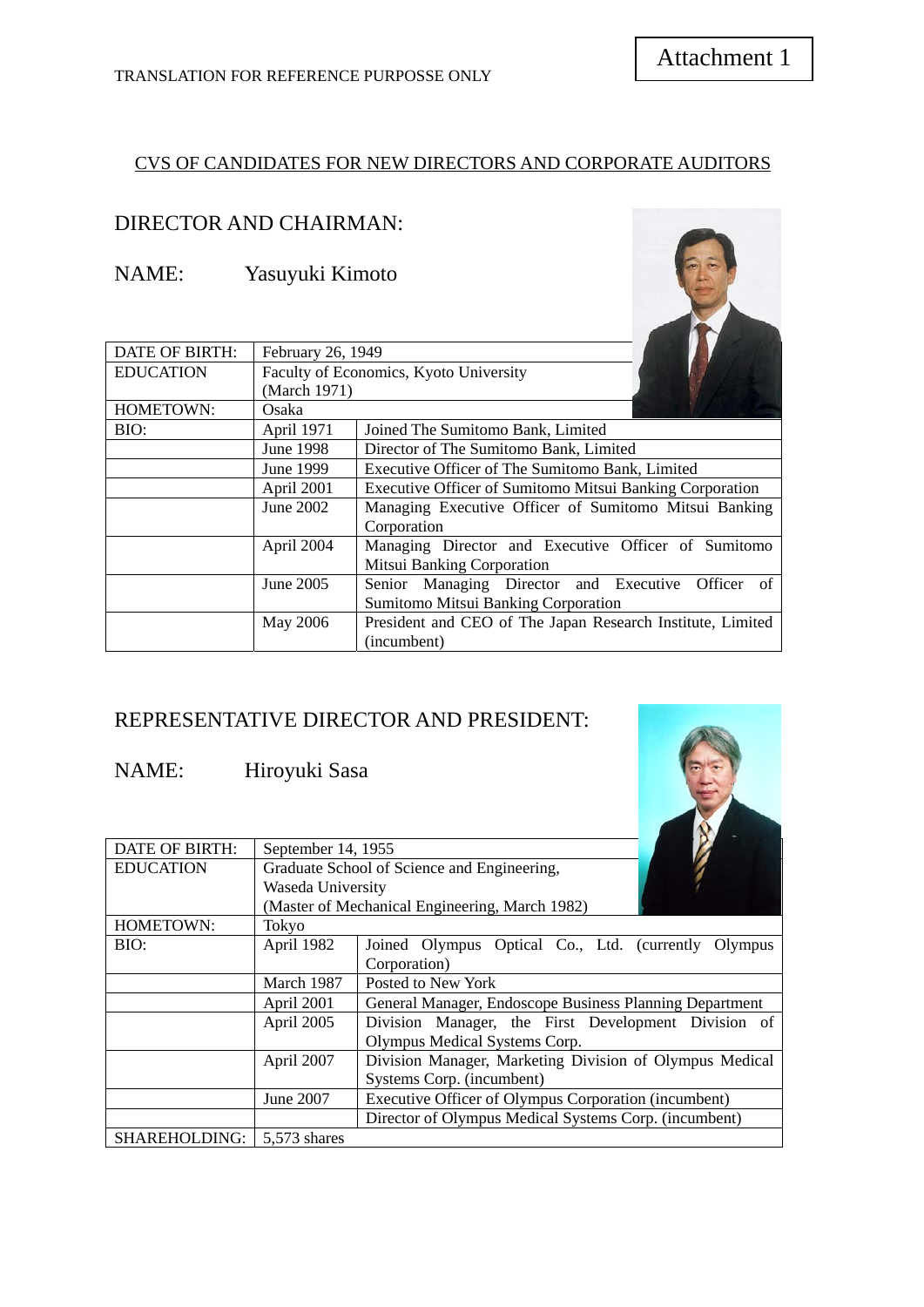# DIRECTORS:

| NAME:          | Hideaki Fujizuka  |                                                             |  |  |  |
|----------------|-------------------|-------------------------------------------------------------|--|--|--|
| DATE OF BIRTH: | September 1, 1955 |                                                             |  |  |  |
| BIO:           | 1980              | Joined The Mitsubishi Bank, Ltd.                            |  |  |  |
|                | 2007              | Executive Officer of The Bank of Tokyo-Mitsubishi UFJ, Ltd. |  |  |  |
|                | 2010              | President and Director of Chitose Kosan Co., Ltd.           |  |  |  |

| NAME:          | Yasuo Takeuchi    |                                                      |  |  |
|----------------|-------------------|------------------------------------------------------|--|--|
| DATE OF BIRTH: | February 25, 1957 |                                                      |  |  |
| BIO:           | 1980              | Joined Olympus Optical Co., Ltd. (currently Olympus  |  |  |
|                |                   | Corporation)                                         |  |  |
|                | 2005              | General Division Manager of Olympus Medical Systems  |  |  |
|                |                   | Corp.                                                |  |  |
|                | 2009              | Director of Olympus Europa Holding GmbH              |  |  |
|                |                   | Executive Officer of Olympus Corporation (incumbent) |  |  |
|                | 2011              | Chairman and Director of Olympus Europa Holding GmbH |  |  |
|                |                   | (incumbent)                                          |  |  |
|                | 2012              | Affiliated with Head of Corporate Center (incumbent) |  |  |

| NAME:          | Shigeo Hayashi                        |                                                           |  |  |
|----------------|---------------------------------------|-----------------------------------------------------------|--|--|
| DATE OF BIRTH: | August 21, 1957                       |                                                           |  |  |
| BIO:           | 1981                                  | Joined Olympus Optical Co., Ltd. (currently Olympus       |  |  |
|                |                                       | Corporation)                                              |  |  |
|                | 2008                                  | Head of Ina Plant                                         |  |  |
|                | 2009<br>Executive Officer (incumbent) |                                                           |  |  |
|                | 2010                                  | Head of Ina Plant and Division Manager of Manufacturing   |  |  |
|                |                                       | Technology of Manufacturing Innovation Center (incumbent) |  |  |
|                | 2011                                  | President and Representative Director of Nagano Olympus   |  |  |
|                |                                       | Co., Ltd. (incumbent)                                     |  |  |

# OUTSIDE DIRECTO RS:

| NAME:          | Takuya Goto     |                                                        |
|----------------|-----------------|--------------------------------------------------------|
| DATE OF BIRTH: | August 19, 1940 |                                                        |
| BIO:           | 1964            | Joined Kao Soap Co., Ltd. (currently Kao Corporation)  |
|                | 1990            | Director                                               |
|                | 1991            | Director and Executive Vice President                  |
|                | 1996            | Director and Senior Executive Vice President           |
|                | 1997            | Representative Director, President and Chief Executive |
|                |                 | Officer                                                |
|                | 2004            | Chairman of the Board                                  |

| NAME:          | Shiro Hiruta      |                                                           |
|----------------|-------------------|-----------------------------------------------------------|
| DATE OF BIRTH: | December 20, 1941 |                                                           |
| BIO:           | 1964              | Joined Asahi Chemical Industry Co., Ltd. (currently Asahi |
|                |                   | Kasei Corporation)                                        |
|                | 1997              | Director                                                  |
|                | 1999              | <b>Senior Executive Director</b>                          |
|                | 2001              | <b>Primary Executive Director</b>                         |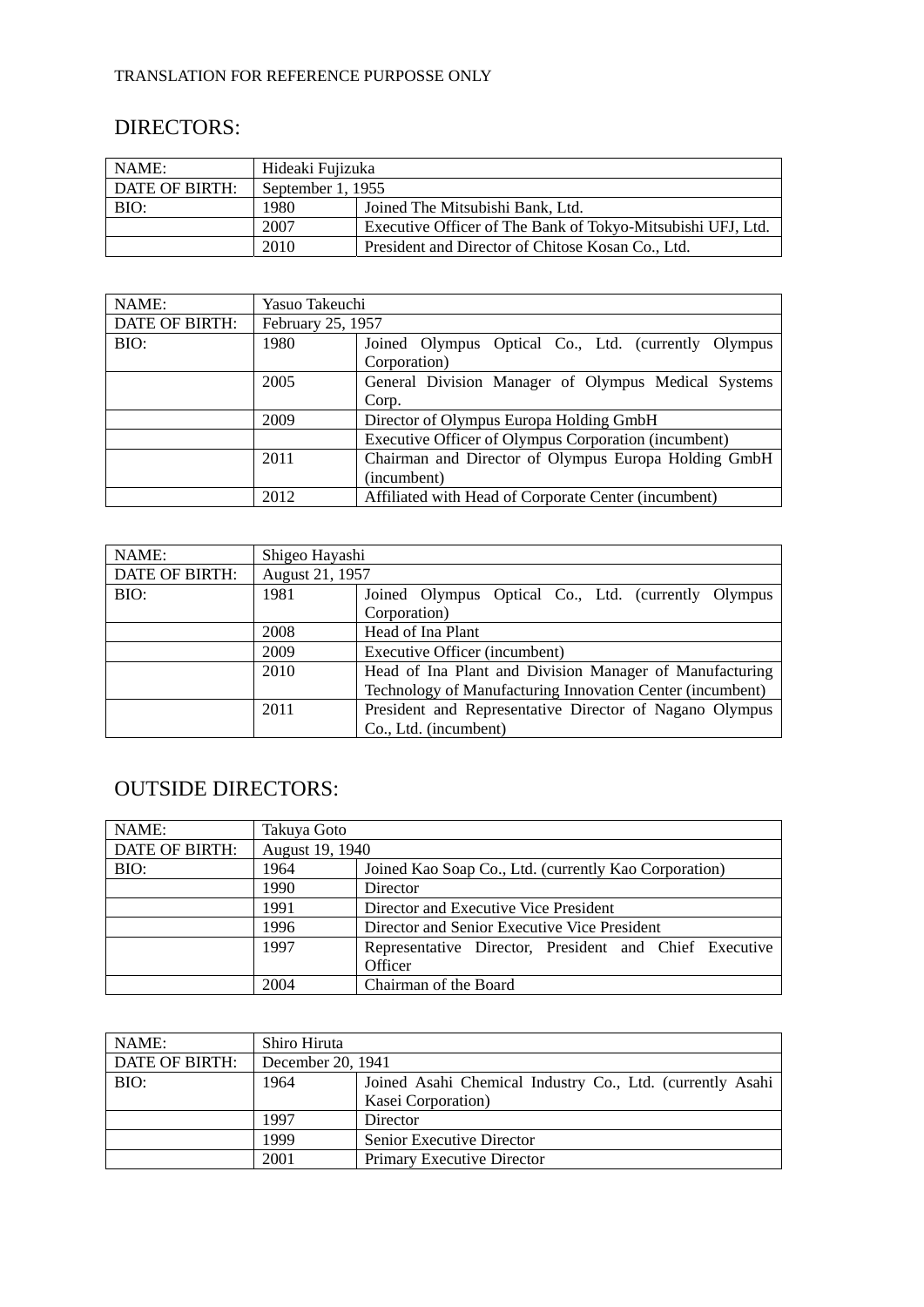| 2002 | Vice-President and Representative Director   |
|------|----------------------------------------------|
| 2003 | <b>President and Representative Director</b> |
| 2010 | Senior Advisor (incumbent)                   |

| NAME:                 | Sumitaka Fujita   |                                                              |
|-----------------------|-------------------|--------------------------------------------------------------|
| <b>DATE OF BIRTH:</b> | December 24, 1942 |                                                              |
| BIO:                  | 1965              | Joined ITOCHU Corporation                                    |
|                       | 1995              | Director                                                     |
|                       | 1997              | Managing Executive Director                                  |
|                       | 1998              | Representative Director and Managing Executive Director      |
|                       | 1999              | Representative Director and Senior Managing Executive        |
|                       |                   | Director                                                     |
|                       | 2001              | Vice-President and Representative Director                   |
|                       | 2006              | Vice-Chairman and Representative Director                    |
|                       | 2008              | Advisor                                                      |
|                       |                   | Outside Director of Furukawa Electric Co., Ltd. (incumbent)  |
|                       | 2009              | Outside Director of Nippon Sheet Glass Co., Ltd. (incumbent) |
|                       | 2010              | Outside Director of NKSJ Holdings, Inc. (incumbent)          |
|                       | 2011              | Advisory Member of ITOCHU Corporation                        |

| NAME:                 | Motoyoshi Nishikawa |                                                               |
|-----------------------|---------------------|---------------------------------------------------------------|
| <b>DATE OF BIRTH:</b> | January 1, 1946     |                                                               |
| BIO:                  | 1968                | Joined Yawata Iron & Steel Co., Ltd. (currently Nippon Steel) |
|                       |                     | Corporation)                                                  |
|                       | 1997                | Director                                                      |
|                       | 2001                | <b>Managing Director</b>                                      |
|                       | 2003                | Senior Advisor (Chief Legal Counsel)                          |
|                       | 2007                | Advisor                                                       |
|                       | 2011                | Registered as attorney-at-law                                 |
|                       |                     | Joined Nomura Sogo Law Office (incumbent)                     |

| NAME:          | Hikari Imai   |                                                           |
|----------------|---------------|-----------------------------------------------------------|
| DATE OF BIRTH: | July 23, 1949 |                                                           |
| BIO:           | 1974          | Joined Yamaichi Securities Co., Ltd.                      |
|                | 1986          | Joined Morgan Stanley International Ltd., Tokyo Branch    |
|                | 1993          | Joined Merrill Lynch Japan Incorporated                   |
|                | 1999          | Vice-Chairman of Merrill Lynch Japan Securities Co., Ltd. |
|                | 2007          | Vice-President and Director of RECOF Corporation          |
|                | 2008          | President and Representative Director                     |

| NAME:          | Kiyotaka Fujii    |                                                              |
|----------------|-------------------|--------------------------------------------------------------|
| DATE OF BIRTH: | February 10, 1957 |                                                              |
| BIO:           | 1981              | Joined McKinsey & Company                                    |
|                | 1986              | Joined CS First Boston (New York)                            |
|                | 1993              | Vice-President and Director of Booze Allen Hamilton Japan    |
|                |                   | Inc.                                                         |
|                | 1997              | President and Representative Director of Cadence Design      |
|                |                   | Systems, Japan                                               |
|                | 2000              | President and Representative Director of SAP Japan Co., Ltd. |
|                | 2006              | President and Representative Director of Louis Vuitton Japan |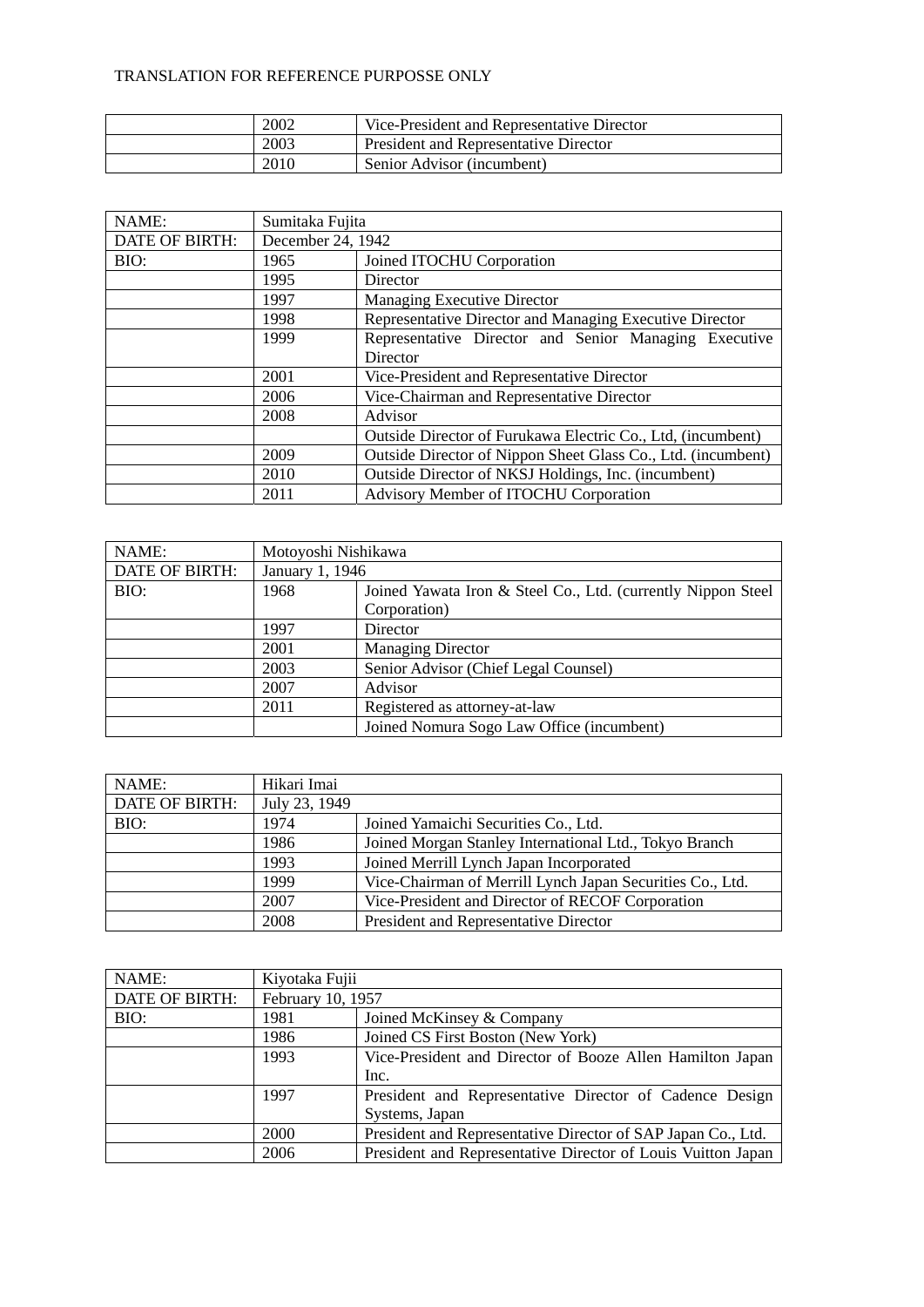|      | Company, LVJ Group K.K.                                     |
|------|-------------------------------------------------------------|
| 2008 | President and Representative Director of Better Place Japan |
|      | $\mathsf{Co.}, \mathsf{Ltd.}$ (incumbent)                   |

# CORPORATE AUDITORS:

| NAME:                 | Takashi Saito     |                                                          |
|-----------------------|-------------------|----------------------------------------------------------|
| <b>DATE OF BIRTH:</b> | February 11, 1952 |                                                          |
| BIO:                  | 1976              | Joined Olympus Optical Co., Ltd. (currently Olympus      |
|                       |                   | Corporation)                                             |
|                       | 2005              | <b>Executive Officer</b>                                 |
|                       | 2006              | Division Manager, Business Support Division              |
|                       | 2007              | President and Representative Director of Aizu Olympus    |
|                       |                   | Corporation                                              |
|                       | 2010              | President and Representative Director of Olympus Medical |
|                       |                   | Science Sales Co., Ltd. (incumbent)                      |
|                       |                   | Executive Managing Officer of Olympus Corporation        |
|                       |                   | (incumbent)                                              |

| l NAME:        | Masashi Shimizu   |                                                  |
|----------------|-------------------|--------------------------------------------------|
| DATE OF BIRTH: | December 19, 1957 |                                                  |
| BIO:           | 1982              | Joined Nippon Life Insurance Company             |
|                | 2007              | General Manager of Credit Department (incumbent) |

| NAME:          | Nobuo Nagoya     |                                                          |
|----------------|------------------|----------------------------------------------------------|
| DATE OF BIRTH: | January 30, 1945 |                                                          |
| BIO:           | 1968             | Joined Iwao Goto CPA Office (later MISUZU<br>Audit       |
|                |                  | Corporation)                                             |
|                | 1970             | Registered as certified public accountant                |
|                | 1971             | Registered as certified public tax accountant            |
|                | 1978             | Partner of Shinko Audit Corporation (later MISUZU Audit  |
|                |                  | Corporation)                                             |
|                | 1989             | Managing Partner of Chuo Shinko Audit Corporation (later |
|                |                  | <b>MISUZU</b> Audit Corporation)                         |
|                | 2006             | Chief of Nagoya CPA Office (incumbent)                   |
|                | 2009             | Corporate auditor of Core Corporation (incumbent)        |

| NAME:          | Katsuya Natori |                                                     |
|----------------|----------------|-----------------------------------------------------|
| DATE OF BIRTH: | May 15, 1959   |                                                     |
| BIO:           | 1986           | Joined Masuda & Ejiri (currently Nishimura & Asahi) |
|                | 1990           | Joined Davis Wright Tremaine                        |
|                | 1992           | Joined Wilmer, Culter & Picketing                   |
|                | 1993           | Joined Esso Petroleum Corporation                   |
|                | 1995           | Joined Apple Japan, Inc.                            |
|                | 1997           | Director of Sun Microsystems, Inc.                  |
|                | 2002           | Executive Officer of Fast Retailing Co., Ltd.       |
|                | 2004           | Director and Executive Officer of IBM Japan, Ltd.   |
|                | 2010           | Executive Officer of IBM Japan, Ltd.                |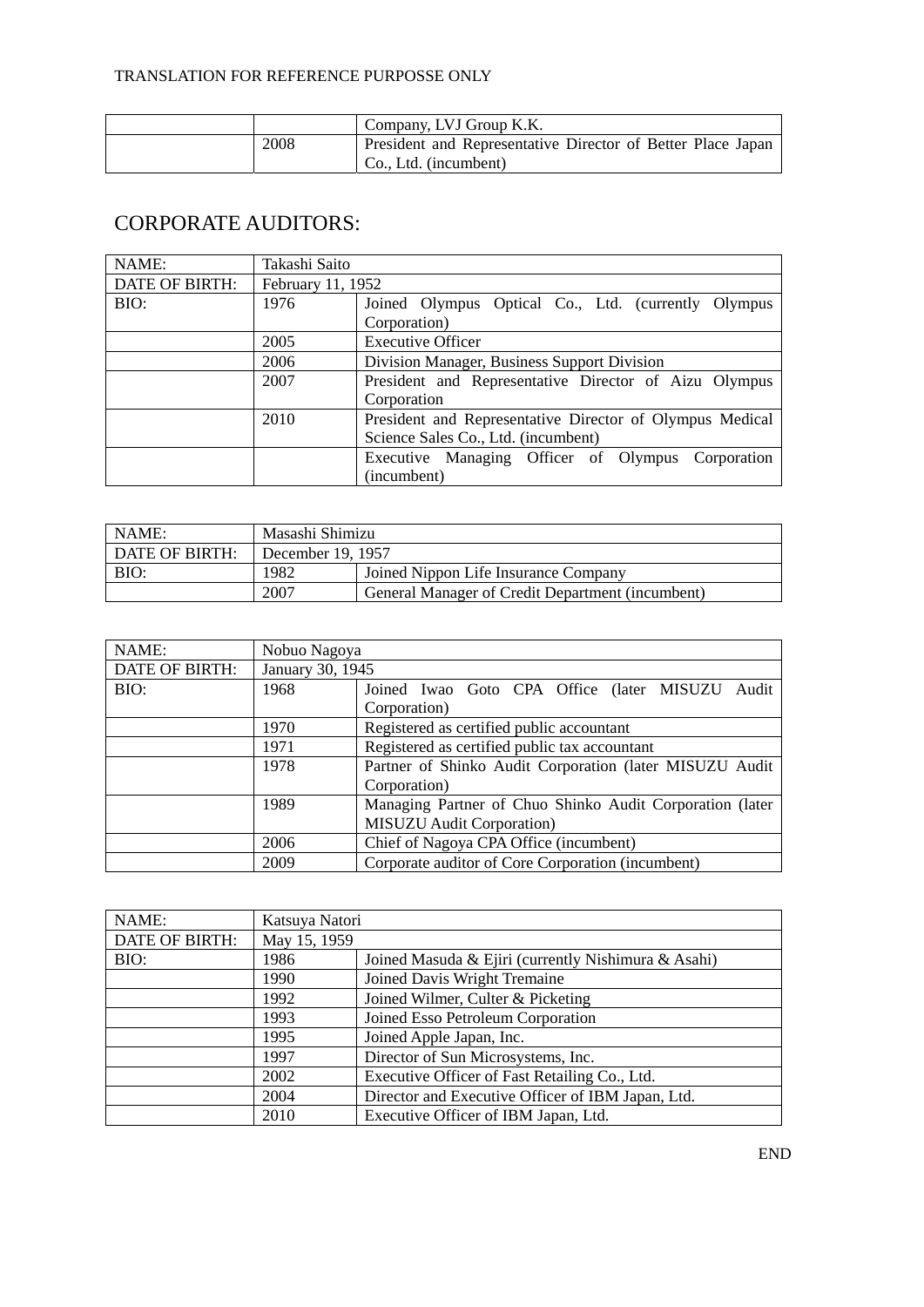February 27, 2012

To Whom It May Concern:

### **Regarding the Decisions on Director and Corporate Auditor Candidates to Be Presented at the Extraordinary General Shareholders Meeting**

Olympus Corporation Shuichi Takayama, Representative Director, President and CEO Yasuo Hayashida, Director (Member of Nominating Committee) Hiroshi Kuruma, Director (Member of Nominating Committee) Hiroyuki Sasa, Executive Officer

#### **1. Decision on Director and Corporate Auditor Candidates and President-Designee**

At the Board of Directors meeting held today, Olympus Corporation (the "Company") has decided on the candidates for directors and corporate auditors, whose nominations will be presented at the extraordinary general shareholders meeting scheduled for April 20, 2012. Please see the Attachment 1 for the names of the candidates, as well as CVs. Director Kuruma, who served as a member of the Nominating Committee, will provide more details later.

While the new President who will succeed me will be officially decided at the Board of Directors meeting to be held immediately after the extraordinary general shareholders meeting, the Company anticipates that, after consulting with the candidates decided upon today, Hiroyuki Sasa, currently the Executive Officer of the Company, will take the post as the new President. Sasa is attending this press conference, and will say a few words later.

#### **2. Method of Choosing Director and Corporate Auditor Candidates**

The Director and Corporate Auditor Candidates announced today were all decided in accordance with the mechanisms and processes that the Company has publicly announced heretofore. More specifically, the Board of Directors, on January 16 of this year, established the Nominating Committee, which is comprised of two outside directors independent of us on the management team, who have no interests in the Company. The Nominating Committee diligently carried out its deliberations, considering a large number of potential candidates through interviews and other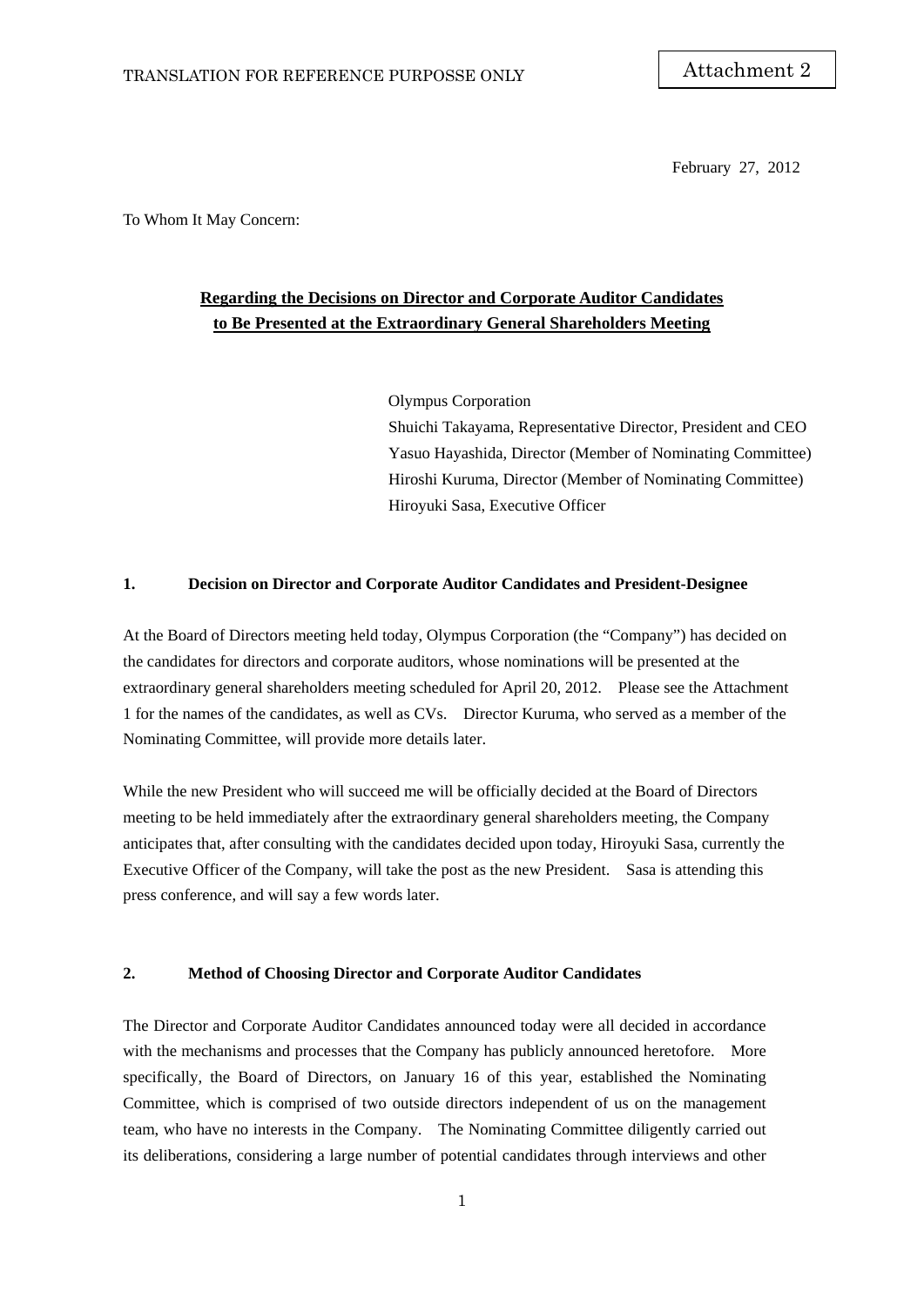methods. The results of the Nominating Committee's deliberations were then proposed to the Management Reform Committee, whose members are knowledgeable persons from outside of the Company. The Management Reform Committee does not limit its deliberations to the nomination of officer candidates, but considers important matters concerning the Company's management overall. As part of these deliberations, the Management Reform Committee deliberated and gave guidance regarding the Nominating Committee's proposals, referring to the opinions offered by a large number of stakeholders. After going through this process, the proposal finally presented by the Nominating Committee to the Management Reform Committee was approved by the Management Reform Committee. Today, the proposal was put before the Board of Directors, which passed the resolution officially deciding on the candidates.

The reason for this two-stage process is to ensure that the selection of potential candidates, the selection of candidates from among the potential candidates, and the final decision are highly transparent procedures without any of the arbitrariness of the current managerial structure, in which the opinions of stakeholders can be easily reflected, without bias. By means of these procedures, the Company was able to select fresh faces, who had no involvement whatsoever with the current managerial structure, and we believe we have chosen a team that shareholders and other stakeholders can trust.

### **3. Introduction of Director and Corporate Auditor Candidates and the Reasons for Their Selection**

First, I would like to briefly introduce the five internal director candidates.

To begin, I would like to introduce Mr. Hiroyuki Sasa as a candidate for a new Representative Director. Mr. Sasa is 56 years old. To date, he has been involved with the endoscope development divisions at the Company for many years. Most recently, as the Executive Officer and the Division Manager of Medical Marketing Division, he has been involved in the medical business field, which is the core business, in everything from development to manufacturing and sales. In addition, Mr. Sasa has over several years' experience being stationed overseas, and he has had experience negotiating with overseas authorities and so on. He has been seen as a next-generation leader who brings a global vision to his leadership of the Company's medical business. It has been suggested that, compared to the eminent director candidates who came from outside of the Company, Mr. Sasa has limited management experience. However, he is calm and collected and not timid; based on the several interviews that we have had with him, we feel that he has a very distinguished quality since he executes work reliably while listening to the opinions of others. Moving forward, we would like him to grasp the essence of management as much as possible while engaging in frank discussions with the outside directors who came from outside of the Company, as he assumes the burden of being the manager of the Company, which, including group companies, employs nearly forty thousand employees.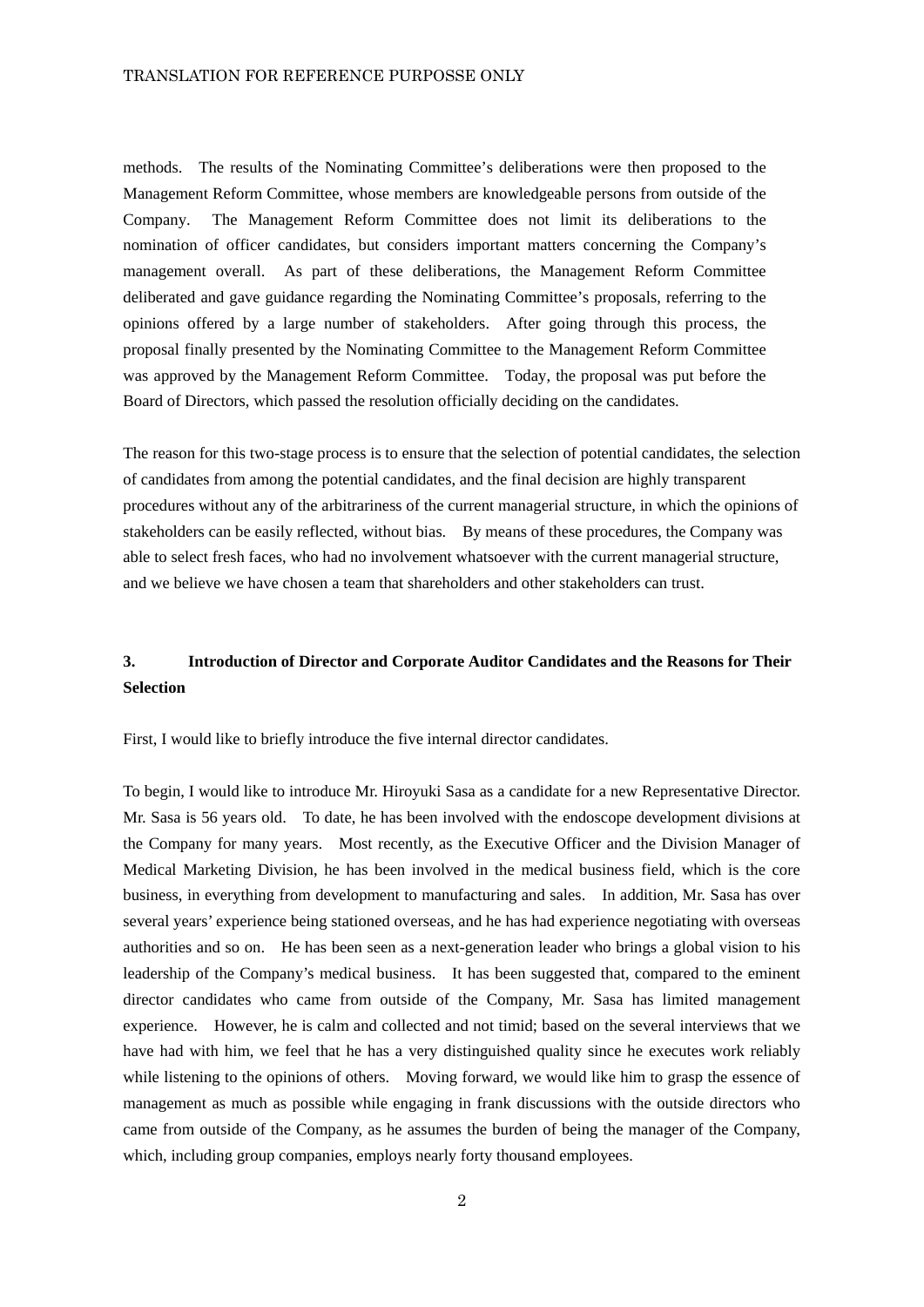Mr. Sasa will speak to us later.

A candidate for a Director and Chairman will be Mr. Yasuyuki Kimoto, who is 63 years old. Mr. Kimoto has served as the Senior Managing Director of Sumitomo Mitsui Banking Corporation, a main bank of the Company, and is currently the Representative Director and President of The Japan Research Institute, Limited. The reason that Mr. Kimoto was nominated for a candidate for a Director and Chairman is that he is a first-class banker who has served as the Senior Managing Director of Sumitomo Mitsui Banking Corporation and the President of Sumitomo Mitsui Banking Corporation Europe Limited. In addition, in the sense that he has been performing economic analyses and analyses of the issues of individual firms at The Japan Research Institute, Limited, he has a broad field of vision, including a global perspective, from which he can view the Company in its times of trouble, and for that reason we would like him to serve as the chairman of the Board of Directors which is the highest decision-making body as well as supervisory body.

Mr. Kimoto and Mr. Hideaki Fujizuka, whom I will introduce later, are both from the main financing banks of the Company. We would like them to monitor and supervise management internally at the Company as the full-time internal directors.

We have nominated as a candidate for a director Mr. Hideaki Fujizuka, who is 56 years old. Mr. Fujizuka has served as the Executive Officer of The Bank of Tokyo-Mitsubishi UFJ, Ltd., the secondmain bank of the Company, and currently serves as the President and Director of Chitose Kosan Co., Ltd., a real estate management company affiliated to the same bank. At The Bank of Tokyo-Mitsubishi UFJ, Ltd., he is responsible for the regular head-office and branch operations, as well as general affairs and public relations. Since he has considerable knowledge of the management functions, as the Company employs its robust corporate governance under the new management system, we would like him to lead the organizational and personnel management, public relations, investor relations and compliance divisions of the Company, including our group companies, and build an efficient and appropriate organizational system and management system. We would like to add that finance and accounting department will not be under his responsibility.

Also as a candidate for a director, we have nominated Mr. Yasuo Takeuchi, who is 55 years old. Mr. Takeuchi is the Executive Officer of the Company, but he has worked primarily in the fields of accounting and planning to date. In addition, he has a long history of being stationed overseas, and he has been a director of European and British subsidiaries. We hope that Mr. Takeuchi uses his global perspective cultivated during his long-term overseas experience and his knowledge of the financial and accounting management field cultivated in the fields of accounting and planning, and, as the supervisor of the finance and accounting department of the Company, he engages in business operations so that this sort of problem never occurs again.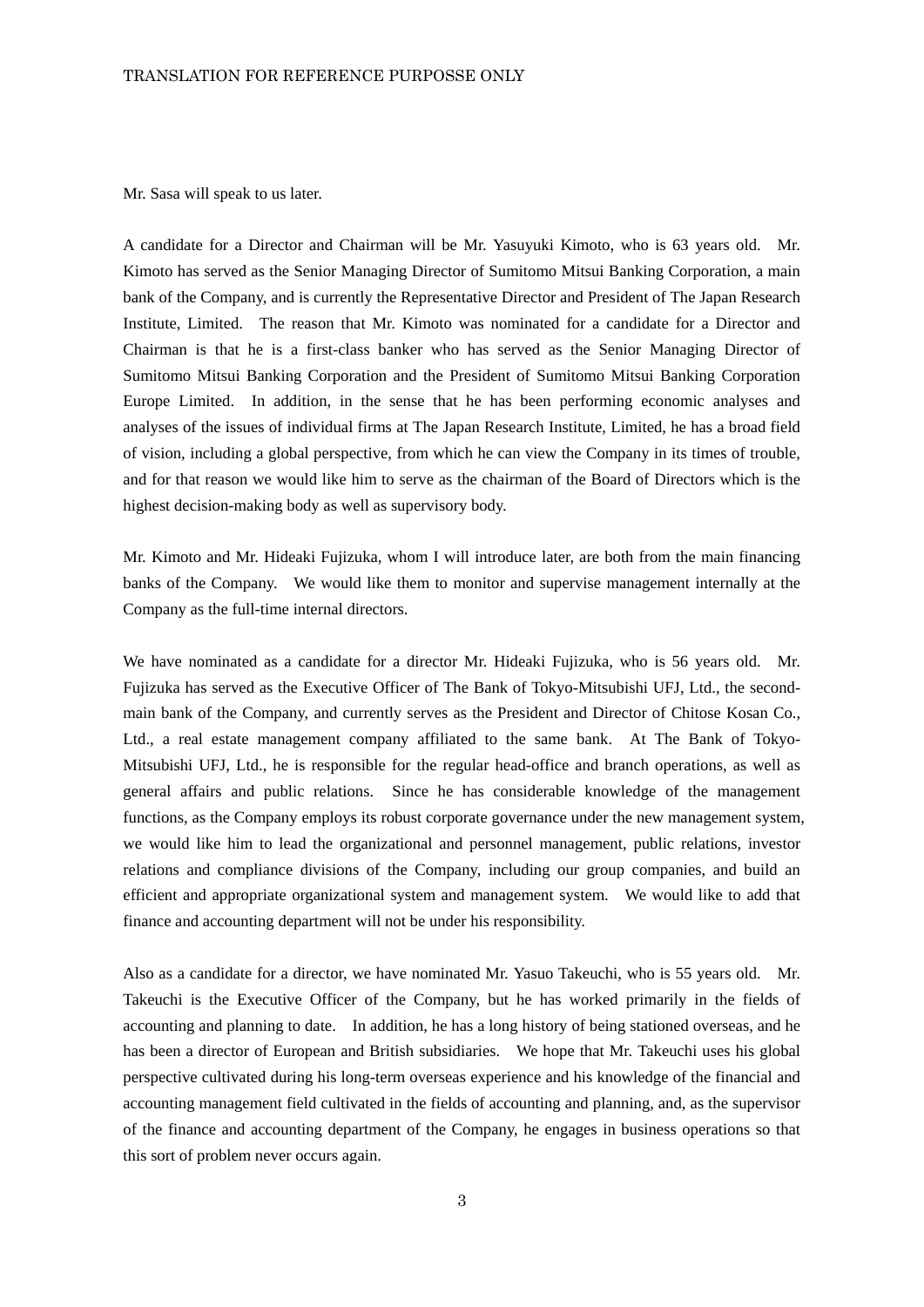Also as a candidate for a director, we have nominated Mr. Shigeo Hayashi, who is 54 years old. To date, Mr. Hayashi has mainly been responsible for the production technology and production control fields. In addition to being the Executive Officer of the Company, he has been involved with the integration of the Nagano region as the Head of Ina Plant and the President of Nagano Olympus Co., Ltd. Since Mr. Hayashi has served for a long time at a location very close to sites of production, we would like him to use his perspective on production and production sites in the management of the Company going forward.

Next, I would like to introduce the six outside director candidates nominated by the Nominating Committee.

First, I would like to introduce Mr. Takuya Goto, who is 71 years old, as a candidate for an outside director. After holding a position as the Representative Director, President and Chief Executive Officer as well as the Chairman of the Board of Kao Corporation, Mr. Goto currently serves as the Chairman of Japan Marketing Association. Regarding Mr. Goto's career, needless to say, when he was in a position of management of Kao Corporation, he was a well-known manager who continuously achieved increases in income and profits. He had retired from the forefront of management, but we pleaded with him to join the Company's management team as an outside director. We look forward to utilizing Mr. Goto's abundant knowledge and experience, and receiving his valuable advice for the overall management of the Company and, in particular, in sales and marketing.

Next, we have nominated Mr. Shiro Hiruta, who is 70 years old, as a candidate for an outside director. After serving as the President and Representative Director of Asahi Kasei Corporation, Mr. Hiruta is currently the Senior Advisor of the same company. Last December, he assumed the post of a member of the Management Reform Committee of the Company, and he has provided us with valuable advice for management across-the-board since that time. He utilized his superior management ability and leadership at the Management Reform Committee, and now we would like him to utilize them for the Company's management moving forward. The Nominating Committee asked him to join, and he has agreed to participate in the new management system.

Next, we have nominated Mr. Sumitaka Fujita, who is 69 years old, as a candidate for an outside director. After serving as the Vice-President and Representative Director as well as the Vice-Chairman and Representative Director of ITOCHU Corporation, he currently serves as an outside director at several companies, as well as the Chairman of Japan Association for CFOs. We would like Mr. Fujita to be generously shares the knowledge and experience he has obtained in financial fields as a CFO over the course of many years. We would like his suggestions for thorough management in the finance divisions of the Company and strengthening the financial structure, as well as his valuable advice based on the international sensitivity he refined at general trading companies.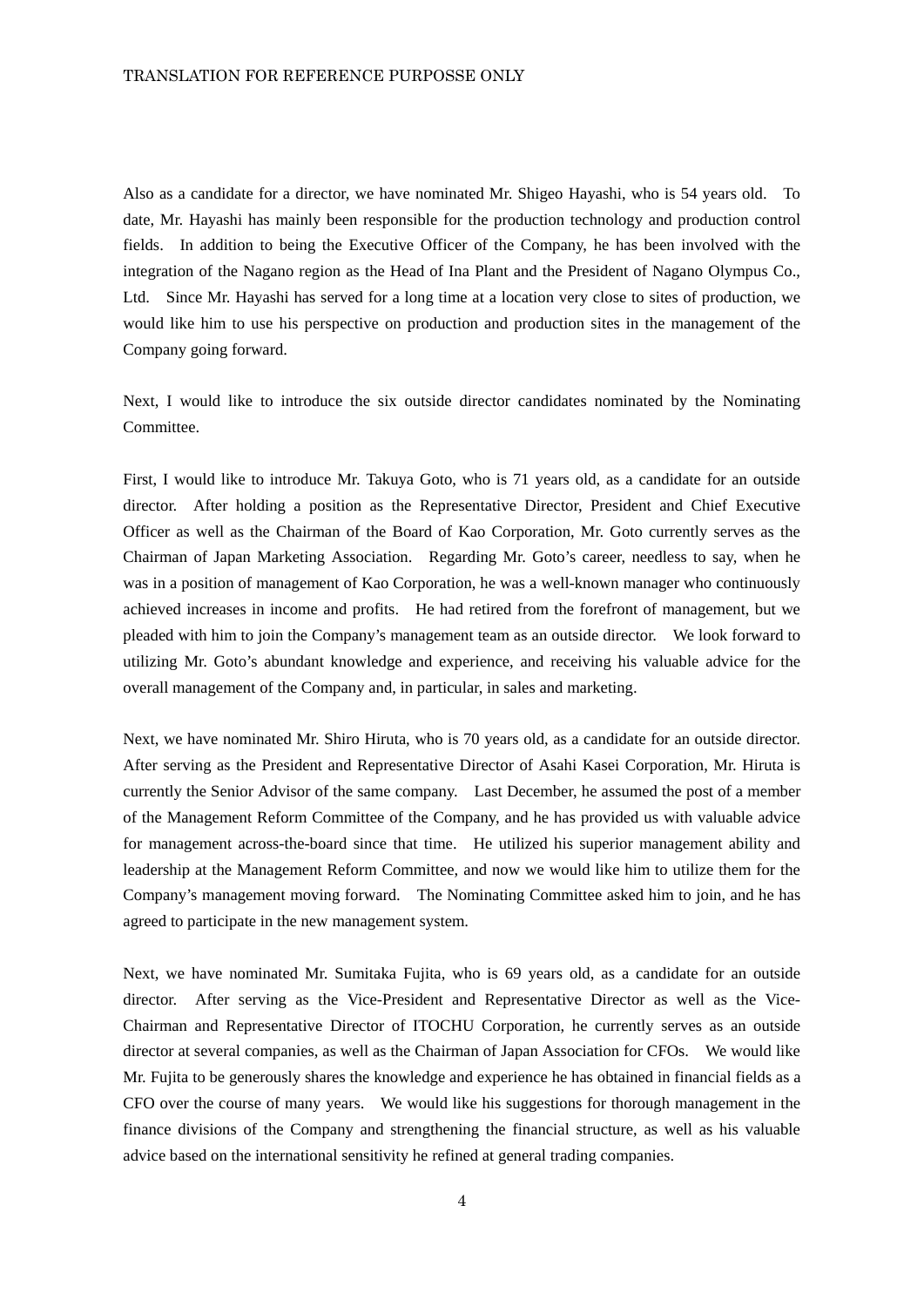Next, we have nominated Mr. Motoyoshi Nishikawa, who is 66 years old, as a candidate for an outside director. After serving as the Managing Director of Nippon Steel Corporation, he has been active as an attorney-at-law mainly in the field of corporate law. We have received valuable advice from him since last December in his capacity as a member of the Management Reform Committee of the Company. Now, as with the outside director candidate Mr. Hiruta, we would like to continue to receive his valuable advice as a member of the Company's new managerial structure system from the perspective of law and compliance. Therefore, we requested that he assume office, and he has accepted.

Next, I would like to introduce Mr. Hikari Imai, who is 62 years old, as a candidate for a director. After serving as the Vice-Chairman of Merrill Lynch Japan Securities Co., Ltd., he has been involved in M&A intermediary services as the former President and Representative Director of RECOF Corporation. We would like to receive from Mr. Imai valuable advice on the formulation of the Company's business strategy going forward, as well as advice for management from a global perspective.

Finally, we have nominated Mr. Kiyotaka Fujii, who is 55 years old, as a candidate for a director. After serving at investment banks and consulting firms, he has demonstrated his executive skills at the forefront of management as the representative of the Japanese branches of foreign-affiliated companies and venture companies. We would like his advice for management from his perspective as an expert in international business and M&A.

Finally, I would like to introduce the new corporate auditor candidates.

We have nominated Mr. Takashi Saito, who is 60 years old, as a candidate for a full-time corporate auditor. Mr. Saito is currently the Executive Managing Officer of the Company, but he has lengthy experience in the personnel and labor management field, and he has held the position of director of Aizu Olympus Corporation and other subsidiaries. We would like him to utilize his management monitoring skills that he has cultivated during his work in personnel and labor field and as a director of subsidiaries. We would like to nominate him as a candidate for an internal corporate auditor, and have obtained his acceptance.

I would like to introduce Mr. Masashi Shimizu as a candidate for an outside corporate auditor. He is 54 years old and has been working as the General Manager of Credit Department of Nippon Life Insurance Company. He has a long history of being stationed overseas, and I believe he is the ideal person to serve as a corporate auditor of the Company which has many overseas subsidiaries. We look forward to Mr. Shimizu playing a central role in the construction of an appropriate management audit system as a full-time corporate auditor.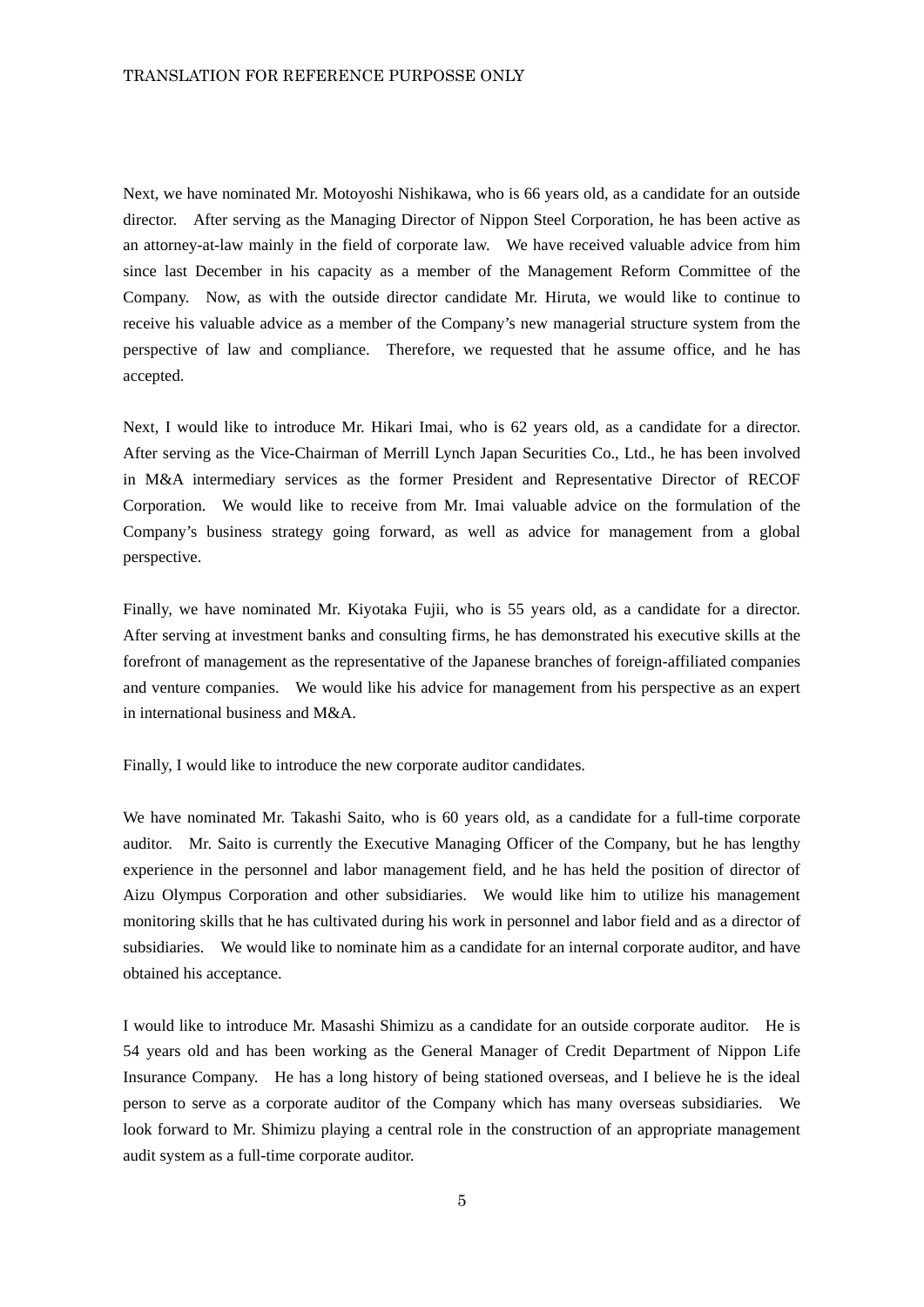I would like to introduce Mr. Nobuo Nagoya as a candidate for a part-time outside corporate auditor. As a certified public accountant, he has worked as the managing partner at MISUZU Audit Corporation, and he has abundant knowledge and experience in accounting and auditing. He has been nominated as the perfect candidate for the Company, as it seeks to strengthen its audit system.

I would like to introduce Mr. Katsuya Natori as a candidate for a part-time outside corporate auditor. As an attorney-at-law, he has played an active role at IBM Japan, Ltd., Apple Japan, Inc. and Sun Microsystems, Inc. as in-house counsel, and he has considerable expertise in the intellectual property field. We would like him to strictly monitor the Company's risks from the perspective of an attorneyat-law with management expertise, and to give us advice so that this sort of scandal never occurs again.

This concludes the introduction of the new director and corporate auditor candidates, which ran a bit long.

#### **4. Make-Up of the Director and Corporate Auditor Candidates**

As you may have already noticed, most of the director and corporate auditor candidates are from outside of the Company. What is most striking about this group is that a majority of these persons, after they assume their posts, will remain outside of the Company -- that is, they will serve as outside directors or corporate auditors. Needless to say, this reflects our awareness that inadequacies in the Company's governance system, including the Board of Directors, led to such problems as the deferred posting of losses and related series of issues, and our aim is to prevent recurrence through transparent management under watchful outside eyes. We also wanted to bring together persons with wisdom gained from a diverse range of experience, to help rebuild the Company.

In conclusion, I would like to say a few words about my impression I have received while serving as a member of the Nominating Committee of the Company aiming the rehabilitation from the turmoil.

We, the members of the Nominating Committee, believe that the cause of the recent series of scandal was that certain executives of the Company, although its main business had been in a bad situation, had deviated from manufacturing, which is the Company's core business, had committed speculative investments, and had made financial window-dressing and misused M&A transactions in order to cover up failures from that. Our starting point was to select candidates for the new management system who would bring the Company back to origins as a manufacturing company and have a strong leadership with high ethical characters.

Within a limited amount of time, we have interviewed many potential candidates and received various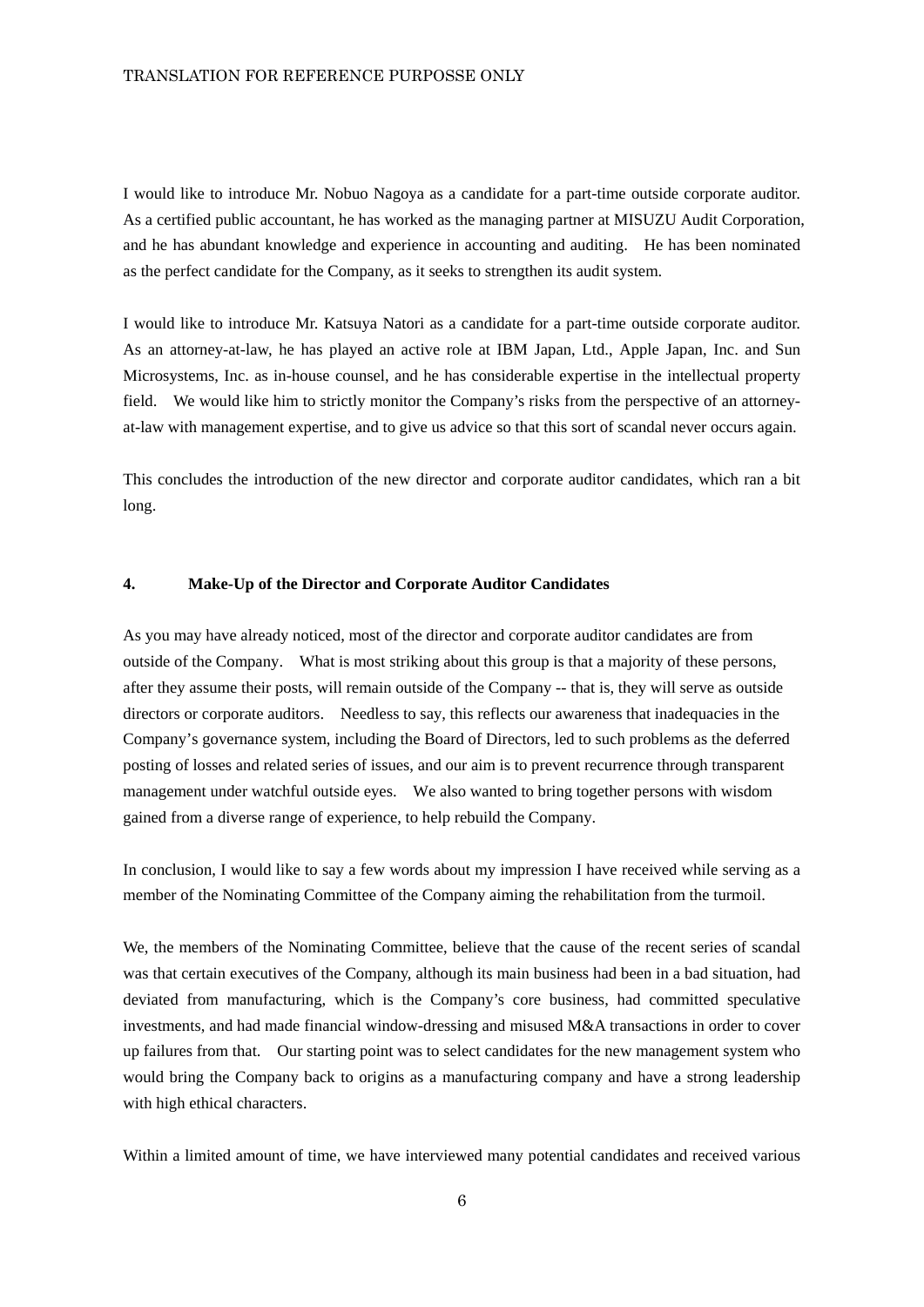comments from stakeholders. I strongly felt that, through such deliberation, many people truly hold the business and technologies of Olympus in the highest regard and want the Company to make a true turnaround.

Under the new management system, the Company will build a strong governance framework where outside directors who have no interest in the Company, otherwise known as "independent directors", hold a majority of the seats on the Board of Directors. All of the six outside director candidates have diversified and abundant experiences in various fields. The new executives will be required to manage the Company so as to be able to withstand their harsh scrutiny. Under the new managerial structure, I would strongly like the Company to maintain tension between directors and executives as all work together towards the turnaround of the Company and restoration of trust.

#### **5. Greeting from the President-Designee**

#### **(1) Self-Introduction**

In April 1982, I joined Olympus Optical Co., Ltd., currently Olympus Corporation. I was first assigned to the endoscope development division. Since then, including my years in the U.S., I have spent almost straight 30 years in medical divisions, and that was mainly in endoscopes. I was assigned as the Division Manager of the endoscope development division in 2005, and have served as the Division Manager of medical marketing division since 2007 to present and have promoted our global marketing strategies. I have enjoyed opportunities to always challenge new things at the development division.

In the U.S. in the 1990s, in order to address infectious diseases, regulations were strengthened regarding the washing and sterilizing of medical equipment. As this was a first for the industry, too, it was necessary to think the entire process through from the start, from testing methods to evaluation standards. We built a laboratory wing for testing, and as the result of a variety of experiments, we were quickly able to develop evaluation methods and judgment standards in response to the regulations. This has become the basic technology in flexible endoscopes for washing and sterilization tests. Further, in the planning and development of gastroenterological endoscope systems, our core product, I twice served as leader and oversaw the deployment of advanced technology that has garnered high praise from doctors.

One of these technologies is an endoscope system with a narrow band imaging function. This technology received the Prime Minister Prize at the Japanese Institute of Invention and Innovation's 2011 National Commendation for Invention of Japan. Narrow band imagining highlights, using differences in color, the fine capillaries in the mucosal surface which supply cancer cells with nutrients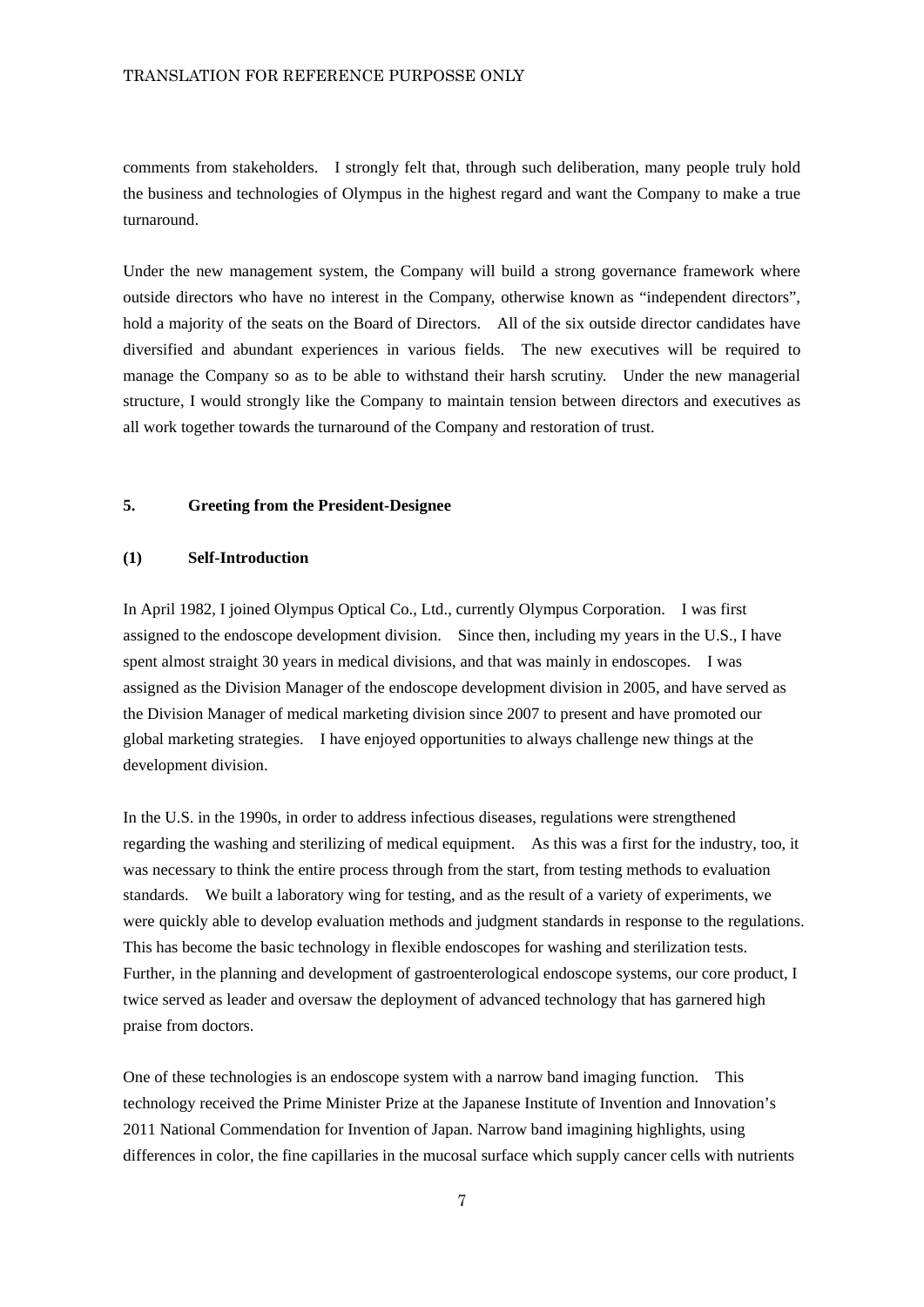and minute mucosal texture. The use of this technology can help in early detection of cancer and diagnoses of the malignancy and extent of lesions. The expansion of minimally invasive treatment using endoscopes continues to accelerate.

Another technology is high-definition endoscope systems. Much like what you have experienced with your home television, once you see high-resolution TV, you don't want to go back to the old televisions. In endoscopes as well, we have improved the viewing properties of high-definition highresolution images, which in turn leads to more accurate diagnoses and safer surgeries. Consequently, as with televisions, high-definition endoscope systems have received extremely high evaluations, and the upgrading of systems has greatly accelerated. Olympus was the first in the world to deploy both of these technologies.

Later, as the division manager of the marketing division, I was in charge of marketing these products that we had developed. So that more and more doctors could understand our products well, we set up a training facility for equipment, and received a lot of support.

In this way, I was put in charge of the most challenging areas in our medical businesses. I also have a wide range of experience, from development to marketing and sales.

I was quite surprised at my nomination by the Nominating Committee. However, I was much honored that my experience was recognized. It is a strong desire of mine to turn around the Company, and so I accepted the nomination.

For Olympus to turn itself around, I believe that in the long-term "profitable growth" centering on medical businesses is essential.

Going forward, with all of your guidance, I hope to move unflinchingly forward with the turnaround of Olympus. I would like to ask for your support.

#### **(2) Restoration of Trust**

I would like to discuss a few things that I have been thinking about regarding the issues that the Company needs to tackle now.

The uncovered deferred posting of losses and related series of problems has brought great trouble to a great many people, and has caused great damage to our corporate value. To all our stakeholders and to all who have been affected, as a member of the Company I would like to offer my deepest apologies.

The mission that has been entrusted to me is to restore without delay trust in our injured brand and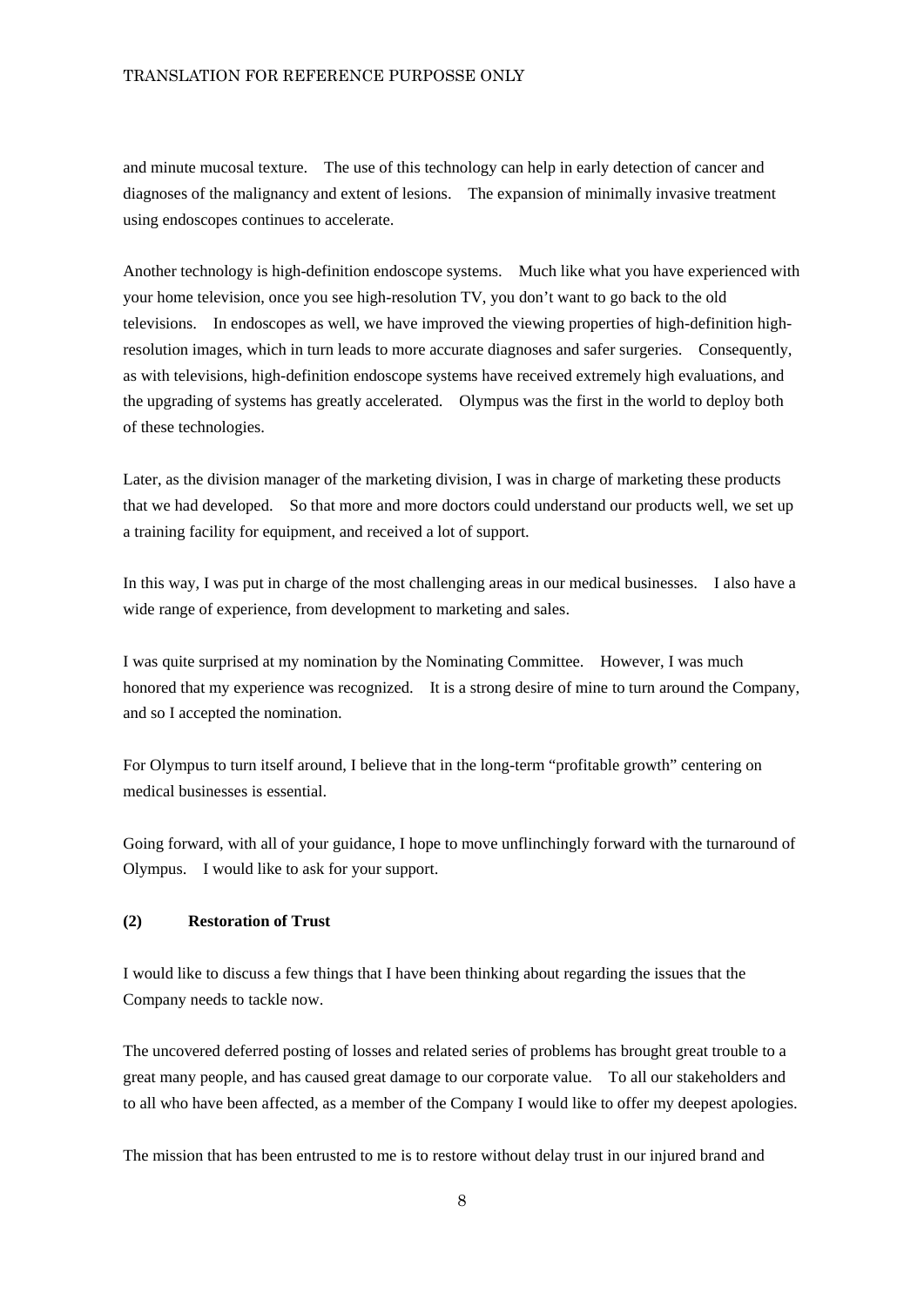regain everyone's trust. To that end, it will be necessary to thoroughly reform our managerial mechanisms so that this kind of problem never occurs again. Once those mechanisms are reformed, we will review existing businesses, and make our businesses and finances even stronger.

#### **(3) Governance Systems, etc.**

First, I believe what is necessary for the improvement of our governance systems is to clearly separate execution from monitoring. A majority of the candidates for the board members are, as Member Kuruma discussed earlier, comprised of highly independent outside directors. I believe that we will be able to strengthen our management monitoring function by clearly separating the Board of Directors from executives.

In addition, I believe the chairman of the Board of Directors should be someone other than the President, who is responsible for execution. More specifically, my thinking is that the Chairman should serve as chairman of the Board of Directors, and should act as a robust check against the President and other executives. Next, for effective management monitoring, the authority and functions of the monitoring bodies over executive bodies must be strengthened. For example, it would be effective to delegate the nomination of director and corporate auditor candidates and decisions on director compensation to an independent committee, a majority member of which is made up of outside directors. I also think we should ensure that the selection of the outside directors and corporate auditors is carried out in a fair manner, and that the directors and corporate auditors so selected are given broader roles and functions. The timely and proactive disclosure of information is also important in order to ensure effective governance. The need to strengthen internal controls was something that the Tokyo Stock Exchange noted when it designated shares of the Company as "securities on alert". We intend to move forward forcefully on this front, receiving guidance from all quarters.

#### **(4) Strengthening Businesses and Finances**

The next topic is how to enhance the Company's businesses and finances. I believe that those who are responsible for management of the Company and execution of its business have the critical mission to return the value to the Company's stakeholders.

I believe that I can summarize the Company's managerial goals in the following three points. First is a re-evaluation of the business portfolio that has expanded over the years as the Company pursued scale. This would include an evaluation of company acquisitions and other past investments, as well as a review of the mechanisms for investment decisions going forward. Second, I believe a review of the business structure and revenue structure is also essential. And third is a quick recovery of a firm financial footing.